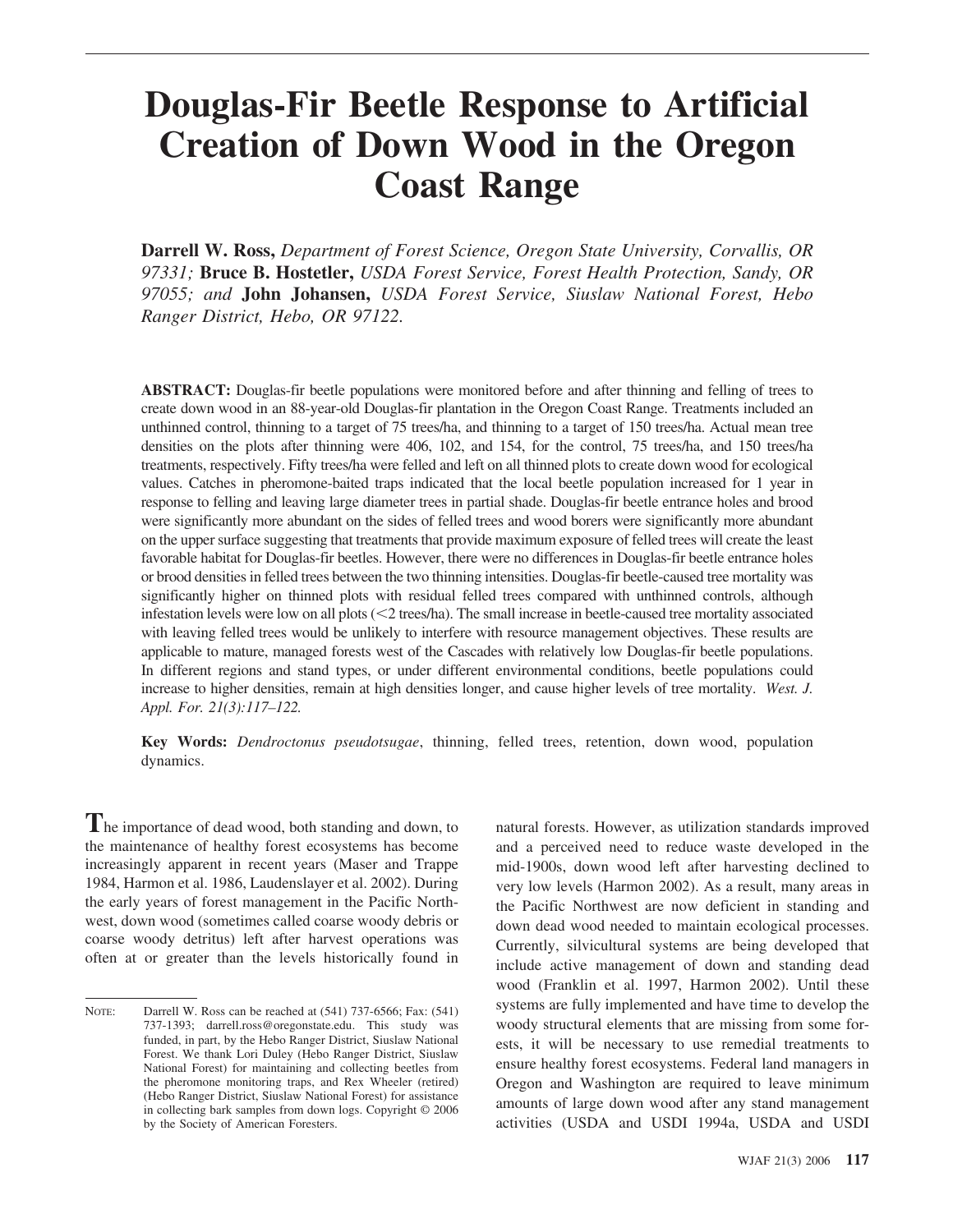1994b). In plantations or other stands, where the current amount of down wood is limited, this may involve deliberate felling and leaving of merchantable-size trees to create the necessary levels of down wood. These large pieces of down wood are needed to provide habitat for vertebrates, invertebrates, plants, and microbes; to maintain soil productivity; and for other ecological values. Previously, these trees would have been removed for their timber values.

Large diameter recently downed trees in partial shade are ideal habitat for the Douglas-fir beetle, *Dendroctonus pseudotsugae* Hopkins (McMullen and Atkins 1962). Historically, outbreaks of this insect in the Pacific Northwest have followed winter wind events or other disturbances that created an abundance of breeding sites (Cornelius 1955, Hagenstein and Furniss 1956, Furniss 1965, Furniss et al. 1979, Schmitz and Gibson 1996). The new silvicultural treatments being used on federal lands such as felling and leaving large diameter trees create similar conditions and may potentially lead to increases in beetle-caused tree mortality conflicting with management objectives. In this study, our objective was to quantitatively describe the response of low-density Douglas-fir beetle populations to the artificial creation of down wood through felling and leaving of large diameter Douglas-fir [*Pseudotsuga menziesii* (Mirb.) Franco]. We quantified beetle populations on and near the plots by using pheromone-baited traps, sampling the bark on felled trees, and surveying the live trees for beetle infestations. We also quantified Douglas-fir beetle predators in pheromone-baited trap catches, and predators, parasites, and competitors (wood borers) in bark samples to better understand responses of Douglas-fir beetle populations to the treatments.

# **Methods**

This study was part of a larger USDA Forest Service forest ecosystem productivity research network that is comprised of several long-term, large-scale experimental sites. The overall purpose of this continuing project is "... to apply adaptive management concepts to restore late-successional habitat and at the same time produce some timber commodities to support local economies" (Bormann et al. 1998). Our plots were established within the Mount Hebo Old-Growth Restoration Study site located in the 2,400-ha Hebo burn plantation, the oldest large-scale plantation on federal land in the Oregon Coast Range, approximately 5 km east of Hebo, OR. The plantation was established in 1910 with Douglas-fir seedlings apparently from a Puget Sound, WA, seed source. The soils within the plantation suggest that significant erosion occurred before planting. Trees in the plantation were growing slowly and had thin crowns compared with trees growing in other parts of the Coast Range, presumably because of the off-site seed source and degraded soils. In addition, there was evidence of Swiss needle cast [*Phaeocryptopus gaeumannii* (Rhode) Petrak] infections in the trees during the time of our data collection, and this also would have contributed to the thinning of crowns in these trees. A complete survey of the central 1-ha mensuration plots set up by other researchers for long-term

studies before establishment of this study found a very low level of *Phellinus weirii* (Murr.) Gilb. infection. In addition, no obvious symptoms of root disease were observed in the remainder of the plot areas during our tree mortality surveys. Trees infected with this root pathogen often provide habitat for low-density Douglas-fir beetle populations between outbreaks in the Oregon Coast Range.

The study included three replications of three thinning treatments. Treatments included no thinning, thinning to a target of 75 residual trees/ha, and thinning to a target of 150 residual trees/ha. The larger study included an additional treatment based on two different underplanted tree species on plots thinned to 75 trees/ha, which was irrelevant to our objective of monitoring short-term Douglas-fir beetle response to treatments. Therefore, we pooled all of the plots thinned to 75 trees/ha into one treatment regardless of the underplanted tree species, resulting in three control plots, six plots thinned to 75 trees/ha, and three plots thinned to 150 trees/ha. Two replicates were thinned during September through November 1997, and the other was thinned during August and September 1998. On plots with either level of thinning, all felled trees were removed except 50 trees per ha that were left on the ground evenly spaced throughout the plot. Trees were felled for down wood during August and September 1998 on all plots. All trees were limbed and topped at the time of felling. After thinning, the actual mean tree densities on the plots were 406, 102, and 154, for the control, 75 trees/ha, and 150 trees/ha treatments, respectively (unpublished data; Robyn Darbyshire, Siskiyou National Forest, Brookings, OR). Plots ranged in size from 4.5 to 8.5 ha.

Douglas-fir beetle populations were monitored from 1996 through 2001 with 12 pheromone-baited multiple-funnel traps placed in four groups of three traps in young plantations located near the study plots. Traps were placed in plantations as far away from potential host trees as possible to minimize the chances that trees near the traps would become infested and influence trap catches. The purpose of trapping was to compare relative beetle population densities from year to year in the forests near the plots before, during, and after thinning. Trap catches were not used to compare beetle response to different treatments. The minimum distance from each group of traps to the nearest plot boundary ranged from  $176$  to  $3,430$  m (average  $=$ 2,064 m), and, within groups, the traps were approximately 10 m apart. Traps were baited with frontalin and seudenol in polyvinyl chloride formulations (Daterman 1974), releasing 5 and 2.5 mg/day at 25° C, respectively, and ethanol pouches (Phero Tech, Inc., Delta, BC, Canada) releasing 88 mg/day at 25° C. Chemical purities of semiochemicals were: frontalin, 95.0%; seudenol, 99.3%; and ethanol,  $\geq$ 98%. Traps were placed in the same locations each year. Traps were deployed in mid-late March and emptied at 1- to 4-week intervals until the end of September. All Douglas-fir beetles and associated predators in each sample were counted. The gender of Douglas-fir beetles was determined based on morphological characteristics of the elytral declivity (Jantz and Johnsey 1964).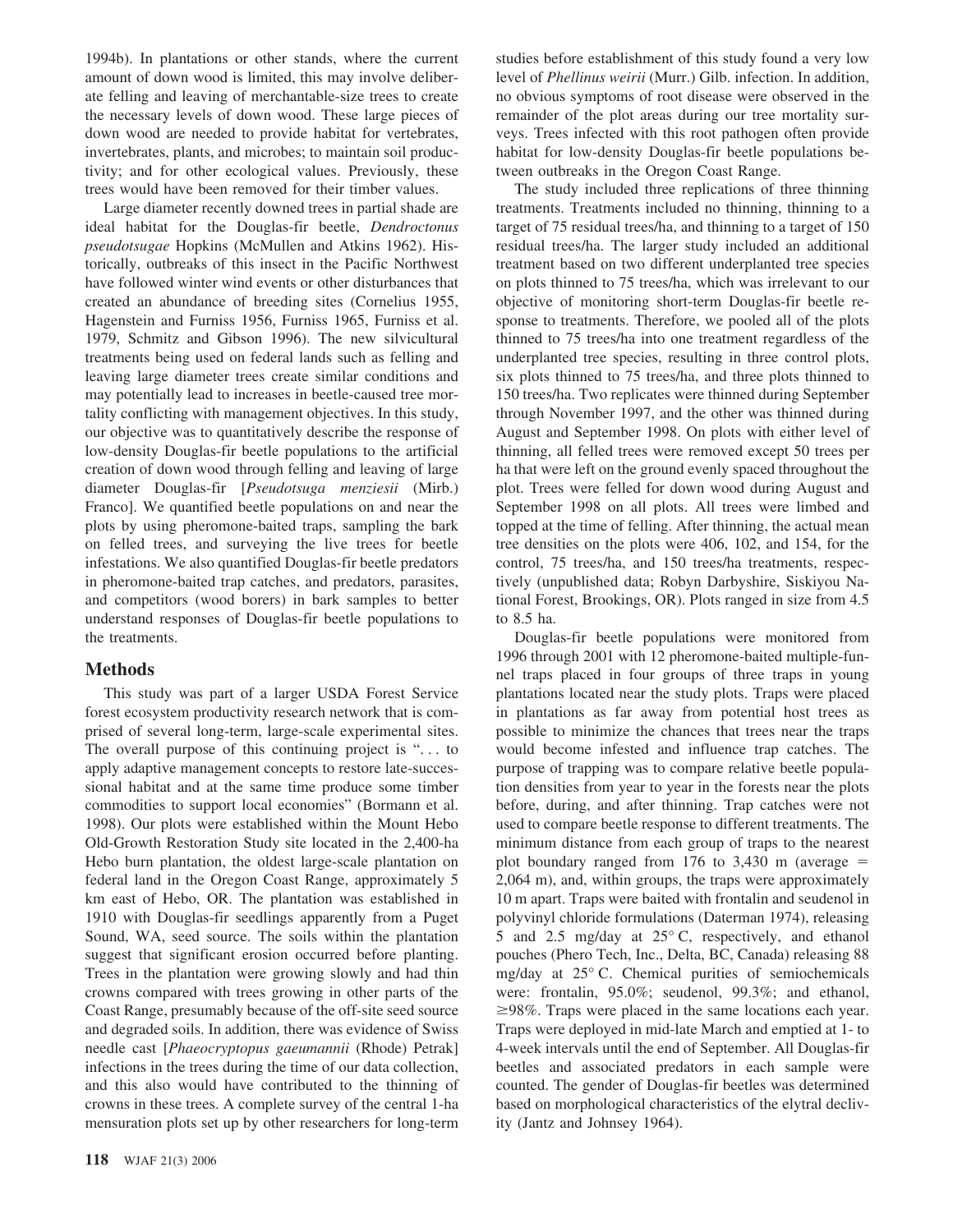Bark samples were collected from 10 trees randomly selected from among the 50 felled trees/ha that were left after thinning within the central portion of each thinned plot between Sept. 21 to 29, 1999. All sample trees were at least 30 m from the nearest plot boundary. Nine  $100\text{-cm}^2$  samples were collected from each tree using a power drill and hole saw. Samples were removed from the top and each side of the tree at 2 m from the base, at a location where the bole was 30 cm in diameter, and midway between these locations. For each sample tree, the following data were recorded: length from the base to a 30-cm diameter top, diameter at the base, and diameter at each of the three locations where bark samples were removed.

In the laboratory, bark samples were dissected and the following data were recorded: number of entrance holes; numbers of Douglas-fir beetle larvae, pupae, and adults; numbers of predators and parasites; and percent of surface area covered by wood borer feeding galleries. The gender of all Douglas-fir beetle brood adults was determined. Percent of the bark surface area covered by wood borer feeding galleries was visually estimated using the following categories: 0, no feeding galleries; 1,  $0-5\%$ ; 2,  $6-25\%$ ; 3, 26 –50%; 4, 51–75%; 5, 76 –95%; and 6, 96 –100%. Mean bark surface area covered by wood borer feeding galleries was determined using the mid-point values for each category.

All of the Douglas-fir beetle, natural enemy, and wood borer data were subjected to analysis of variance to test for effects of position along the bole, position around the circumference of the bole, and residual overstory density using the SAS procedure GLM (SAS System for Windows Release 8.02, SAS Institute, Inc., Cary, NC). Means were compared and separated by Fisher's protected least significant difference test when  $P < 0.05$  as needed (Steel and Torrie 1980). The measurements of felled trees were used to calculate the bark surface area and, along with brood densities, the number of brood produced per tree.

The plots were surveyed on July 17 and 18, 2001 to determine beetle-caused tree mortality. The dbh of all infested trees was recorded. The Douglas-fir beetle infestation data were subjected to analysis of variance to test for differences among the thinning treatments using the SAS procedure GLM. Means were compared and separated by Fisher's protected least significant difference test when *P* 0.05 (Steel and Torrie 1980).

### **Results**

Douglas-fir beetle catches for the 12 pheromone-baited traps increased from an average of 148 beetles/trap to 1,073 beetles/trap from 1996 to 1998 before thinning and tree felling (Figure 1). In 1999, the first year after tree felling, trap catches dropped to an average of 197 beetles/trap. The highest catches for the 6-year period of 2,199 beetles/trap occurred in 2000, 2 years after felling and coinciding with beetle emergence from the felled trees. In 2001, trap catches declined to an average of 958 beetles/trap. The overall percentages of Douglas-fir beetles that were male each year varied from 78 to 90%. Predator catches ranged from zero



**Figure 1. Average number of Douglas-fir beetles caught in pheromone-baited multiple-funnel traps near the Mount Hebo Old-Growth Restoration Study from 1996 to 2001.**

to six per year with 22 *Thanasimus undatulus* (Say) and 1 *Temnochila chlorodia* (Mannerheim) collected during the 6 years of trapping.

Location along the bole of felled trees had no effect on Douglas-fir beetle entrance holes ( $F = 0.84$ ;  $df = 2.16$ ;  $P =$ 0.4305), larvae ( $F = 0.25$ ;  $df = 2.16$ ;  $P = 0.7752$ ), or pupae  $(F = 0.91; df = 2,16; P = 0.4013)$ , but numbers of brood adults were significantly higher ( $F = 4.21$ ;  $df = 2.16$ ;  $P =$ 0.0152) in samples collected from the middle of the bole compared with those from the base or 30-cm diameter top (Table 1). There were no significant differences in abundance of wood borer feeding galleries along the bole of felled trees ( $F = 0.14$ ;  $df = 2.16$ ;  $P = 0.8659$ ) (Table 1).

Douglas-fir beetle entrance holes ( $F = 11.99$ ;  $df = 1,8$ ;  $P = 0.0006$ , larvae ( $F = 9.34$ ;  $df = 1.8$ ;  $P = 0.0023$ ), pupae ( $F = 8.82$ ;  $df = 1.8$ ;  $P = 0.0031$ ), and brood adults  $(F = 13.58; df = 1,8; P = 0.0002)$  were all significantly more abundant on the sides of the felled trees compared with the upper surface (Table 2). In contrast, wood borer feeding galleries were significantly more abundant  $(F =$ 227.69;  $df = 1,8; P < 0.0001$ ) on the upper surface of felled trees compared with the sides (Table 2).

Density of residual overstory trees had no effect on Douglas-fir beetle entrance holes ( $F = 0.42$ ;  $df = 1.5$ ;  $P =$ 0.5447), larvae ( $F = 1.27$ ;  $df = 1.5$ ;  $P = 0.3103$ ), pupae

|                | Table 1. Douglas-fir beetle and wood borer abundance       |
|----------------|------------------------------------------------------------|
|                | at three locations along the bole of residual felled trees |
|                | left for down wood in the Mt. Hebo Old-Growth Resto-       |
| ration Study.* |                                                            |

| Douglas-fir beetle            |                                         |                              |                             | $%$ Area of                                      |                                    |
|-------------------------------|-----------------------------------------|------------------------------|-----------------------------|--------------------------------------------------|------------------------------------|
| Location<br>along the<br>bole | No.<br>entrance<br>holes/m <sup>2</sup> | No.<br>larvae/m <sup>2</sup> | No.<br>pupae/m <sup>2</sup> | No.<br>adults/m <sup>2</sup>                     | wood borer<br>feeding<br>galleries |
| Base<br>Middle<br>30-cm Top   | 2.8a<br>3.9a<br>5.6 a                   | 6.9 a<br>9.4a<br>11.4a       | 4.0a<br>3.3a<br>8.3a        | 15.9 <sub>b</sub><br>58.6 a<br>30.0 <sub>b</sub> | 8.9 a<br>9.1a<br>8.5 a             |

\*Values within a column followed by different letters are significantly different  $(P < 0.05)$ .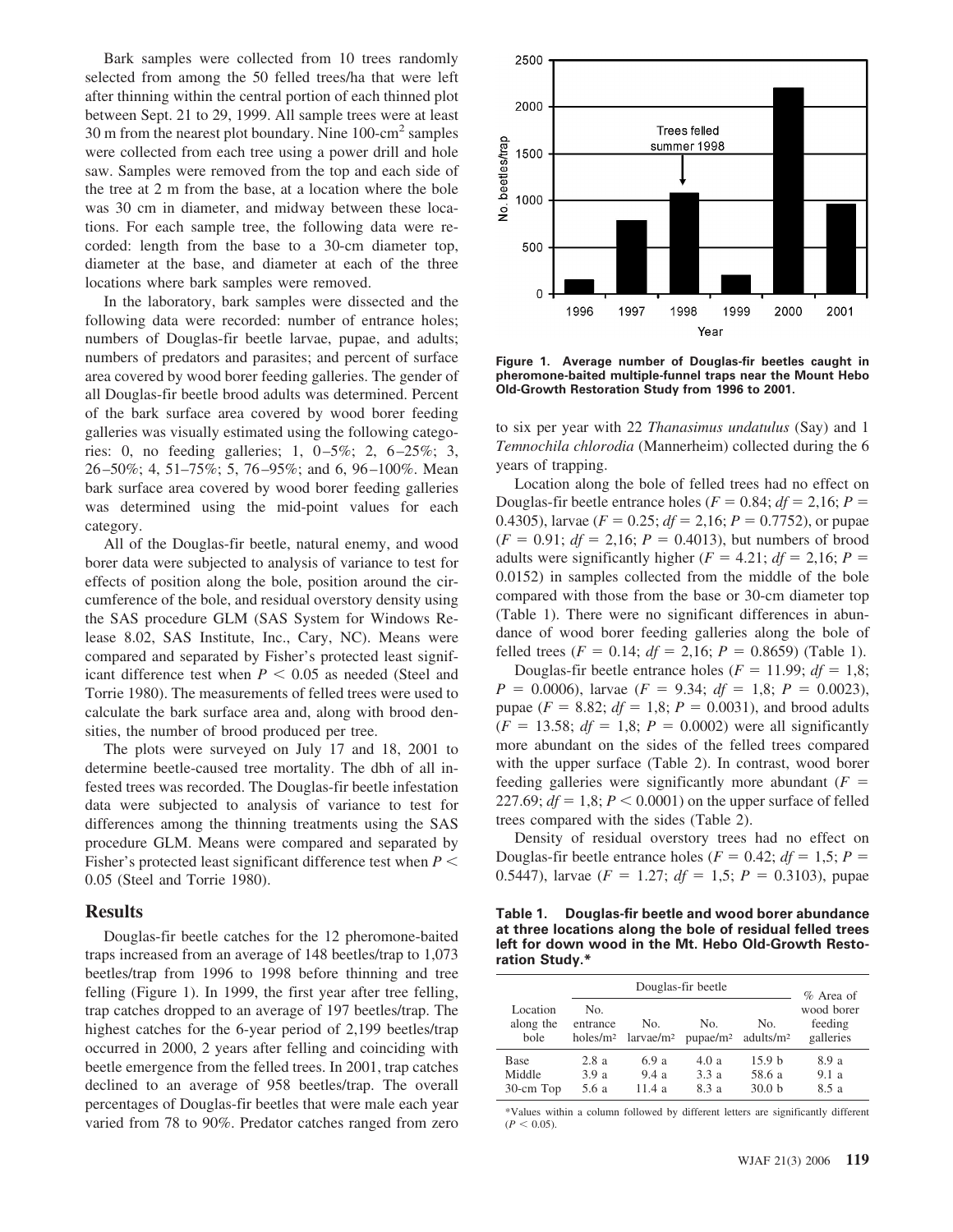**Table 2. Douglas-fir beetle and wood borer abundance on the sides and top of residual felled trees left for down wood in the Mt. Hebo Old-Growth Restoration Study.\***

|                                | Douglas-fir beetle                      |                              |                             |                              | $\%$ Area of                       |
|--------------------------------|-----------------------------------------|------------------------------|-----------------------------|------------------------------|------------------------------------|
| Location<br>around<br>the hole | No.<br>entrance<br>holes/m <sup>2</sup> | No.<br>larvae/m <sup>2</sup> | No.<br>pupae/m <sup>2</sup> | No.<br>adults/m <sup>2</sup> | wood borer<br>feeding<br>galleries |
| Side<br>Top                    | 7.1a<br>1.1 <sub>b</sub>                | 17.0a<br>1.5h                | 10.1a<br>0.4 <sub>h</sub>   | 57.5 a<br>12.3 <sub>h</sub>  | 2.1a<br>15.6 <sub>b</sub>          |

\*Values within a column followed by different letters are significantly different (*P*  $< 0.05$ ).

 $(F = 0.55; df = 1.5; P = 0.4922)$ , or brood adults  $(F = 0.55; df = 1.5; P = 0.4922)$ 0.21;  $df = 1.5$ ;  $P = 0.6648$ ) (Table 3). However, the abundance of wood borer feeding galleries was significantly higher ( $F = 17.39$ ;  $df = 1.5$ ;  $P = 0.0087$ ) in the plots with a target residual overstory of 75 trees/ha compared with those having a target residual overstory of 150 trees/ha (Table 3).

Of a total of 342 brood adult Douglas-fir beetles found in all of the bark samples, 164 were male and 178 were female. The most abundant natural enemies found in the bark samples were cocoons of *Coeloides brunneri* Viereck, a parasitic wasp, and larvae of *Medetera aldrichii* Wheeler, a predacious fly. Densities of both natural enemies were low and there were no significant differences among sample positions on the bole or between thinning treatments ( $P >$ 0.05). Only one predacious clerid beetle, a *T. undatulus* larva, was found in all of the bark samples.

The number of Douglas-fir beetle-infested trees was low  $(<2/ha$ ) on all plots, but a significantly higher density of trees ( $F = 14.01$ ;  $df = 2.7$ ;  $P = 0.0036$ ) was infested on thinned plots with residual felled trees compared with unthinned controls (Table 4). There was no difference in infestation level between the two intensities of thinning. There was no difference in size of Douglas-fir beetle-infested trees among the treatments ( $F = 0.08$ ;  $df = 2.6$ ;  $P =$ 0.9283).

### **Discussion**

Before thinning, the Douglas-fir beetle population in the vicinity of the research plots was at a relatively low level, but increasing (Figure 1). From 1996 to 1998, the highest Douglas-fir beetle catch occurred in 1998 averaging 1,073 beetles/trap. In comparison, similar traps caught an average

**Table 3. Douglas-fir beetle and wood borer abundance in felled trees left for down wood in stands with different overstory densities in the Mt. Hebo Old-Growth Restoration Study.\***

| Target                            | Douglas-fir beetle                      |                              |                             |                              | $%$ Area of                        |
|-----------------------------------|-----------------------------------------|------------------------------|-----------------------------|------------------------------|------------------------------------|
| residual<br>overstory<br>trees/ha | No.<br>entrance<br>holes/m <sup>2</sup> | No.<br>larvae/m <sup>2</sup> | No.<br>pupae/m <sup>2</sup> | No.<br>adults/m <sup>2</sup> | wood borer<br>feeding<br>galleries |
| 75<br>150                         | 4.7a<br>6.0 a                           | 14.7a<br>5.9a                | 6.2 a<br>82a                | 40.0a<br>47.5a               | 7.8 a<br>4.3 <sub>h</sub>          |

\*Values within a column followed by different letters are significantly different  $(P < 0.05)$ .

#### **Table 4. Diameter and density of Douglas-fir beetle-infested trees on thinned and unthinned control plots in the Mt. Hebo Old-Growth Restoration Study.\***

| <b>Treatment</b>                                         | Diameter at<br>breast height<br>(cm) | No.<br>infested<br>trees per ha      |
|----------------------------------------------------------|--------------------------------------|--------------------------------------|
| Control<br>75 Residual trees/ha<br>150 Residual trees/ha | 49.5a<br>51.8 a<br>51.3a             | 0.20a<br>1.95 <sub>b</sub><br>1.33 h |

\*Values within a column followed by different letters are significantly different (*P*  $< 0.05$ ).

of approximately 7,000 beetles during an outbreak in northeastern Oregon in the early 1990s (Ross and Daterman 1997). Thinning and felling of residual trees occurred in the summer of 1998 after Douglas-fir beetle flight had ended. As a result, the felled trees were not infested until the spring of 1999 when they provided a strong alternative source of attraction for flying beetles that competed with the pheromone-baited traps. The low trap catch in 1999 was probably the result of many beetles colonizing felled trees before they encountered a trap. The peak trap catch of 2,199 beetles/trap occurred in 2000 corresponding with beetle emergence from the felled trees. However, trap catches were reduced that year as a result of logging in the vicinity of one of the groups of traps during the peak period of beetle dispersal. Trees were attacked by Douglas-fir beetles immediately after felling and many logs were heavily infested by the time they were removed from the forest. Apparently, these freshly downed trees competed effectively with the pheromone-baited traps for flying beetles. In the absence of this logging operation, the traps would have caught more beetles, but the extent to which logging affected trap catches is unknown. In 2001, trap catches declined to levels similar to those that occurred before thinning and tree felling.

Predator catches were low throughout the study reflecting low-density bark beetle populations. The lowest ratio of Douglas-fir beetles to predators of 297:1 occurred in 1996. In comparison, the same ratio was approximately 7:1 during the latter stages of a Douglas-fir beetle outbreak in northeastern Oregon (Ross and Daterman 1994, Ross and Daterman 1997). Overall, entrance hole densities on felled trees averaged  $5.1/m^2$ , somewhat lower than the 19.0/m<sup>2</sup> observed on felled trees in western Washington (Hedden and Gara 1976) or the  $22.6/m^2$  observed on windthrown trees in southern Idaho (Furniss 1962) providing further evidence that beetle populations were at low densities at the time of the study.

Although generally there were trends of increasing entrance hole, larval, and pupal densities moving from the base to the top of felled trees, the differences were not statistically significant. However, brood adult densities were significantly higher in the middle of the bole compared with those at the base or 30-cm diameter top (Table 1). A similar infestation pattern was observed in a previous study of windthrown Douglas-fir trees in southern Idaho (Furniss 1962). However, in that study, as in the present one, infestations varied more around the circumference of downed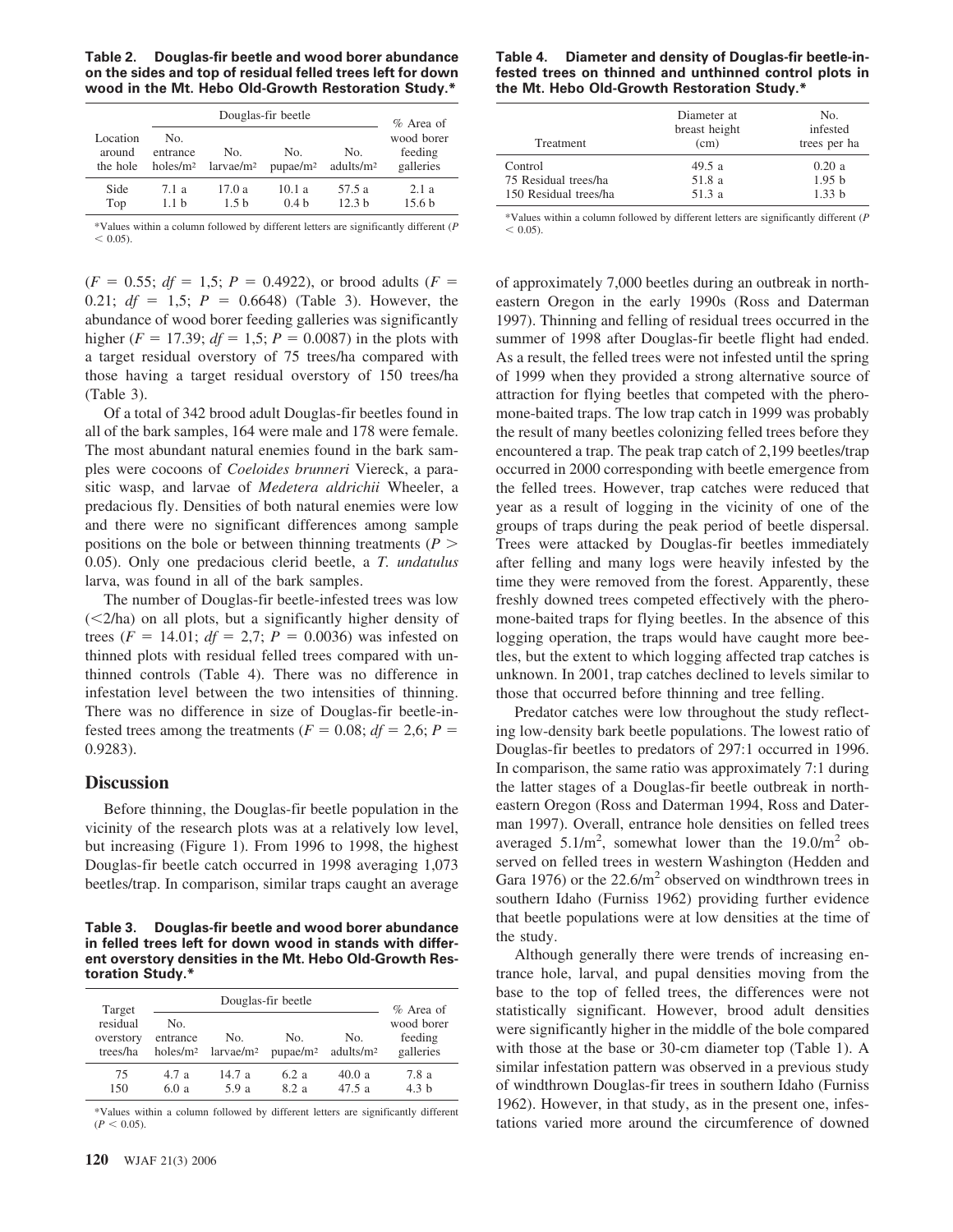trees than along the bole. In this study, Douglas-fir beetle entrance holes, larvae, pupae, and brood adults were all significantly more abundant on the sides of felled trees compared with the top, and wood borer feeding galleries were more abundant on the tops of felled trees compared with the sides (Table 2). This suggests that treatments that maximize the exposure of felled trees to direct sunlight will create the least favorable habitat for Douglas-fir beetles.

The Douglas-fir beetle is known to preferentially infest down trees in partial shade more than those in full sunlight most of the time (Rudinsky and Vité 1956, McMullen and Atkins 1962). Apparently, the different intensities of thinning in this study did not create significant differences in the quality of habitat for Douglas-fir beetles, because there were no differences in entrance hole densities or brood production between the two levels of thinning (Table 3). In contrast, many wood borers, particularly those in the Buprestidae family, commonly known as flatheaded or metallic wood borers, prefer standing or down trees in full sunlight (Furniss and Carolin 1977). The greater abundance of wood borer feeding galleries in felled trees on plots with the lower residual overstory density is consistent with this preference.

Using the mean bark surface area from the base to a 30-cm diameter top of 20.4  $m^2$ , the mean densities of Douglas-fir beetle brood adults and total brood (i.e., adults plus larvae and pupae) were calculated for an average felled tree. For those calculations, it was assumed that the brood densities on the sides of the bole were representative of three-quarters of the bark surface (sides and bottom) and the brood densities on the top were representative of one-quarter of the bark surface. Those calculations yielded estimates of 942 brood adults or 1,365 total brood per felled tree. Because 50 felled trees/ha were left on these plots, they would produce approximately 50,000 Douglas-fir beetles/ha. Assuming an infestation density of  $60/m^2$  is optimal for overcoming the defenses of live trees and minimizing intraspecific competition (McMullen and Atkins 1961), approximately 1,200 infestations or mated pairs of beetles would be required to successfully infest live trees similar in size to the felled trees on these plots. Therefore, with a sex ratio of 1:1, the 50,000 Douglas-fir beetles per ha in the felled trees (25,000 pairs) would have the potential to kill approximately 21 live trees.

It was not possible to document the actual number of trees killed by beetles emerging from the felled trees, because adult Douglas-fir beetles are capable of flying at least several miles and possibly as far as 20 miles before locating a host tree (Atkins 1961). Beetles emerging from felled trees on the research plots may have flown considerable distances before colonizing a potential host. However, the actual number of live trees killed by the Douglas-fir beetle brood found in 50 felled trees/ha would likely be less than our estimate of 21 for several reasons. First, we collected bark samples in the early fall. Some overwintering mortality would be expected so that the actual numbers of brood adults emerging the following spring would be less than the numbers present when we collected samples. Second, some of the beetles emerging in the spring would probably infest

trees that died during the previous winter from natural causes such as windstorms. Third, not all of the beetles emerging in the spring would be successful in locating a suitable host tree or would be killed by predators after arriving at a potential host.

Douglas-fir beetle-caused tree mortality was significantly higher on plots with trees felled for down wood than on control plots (Table 4). On visits to the plots in 2000, there was no evidence of standing trees that had been infested in 1999. Furthermore, because all of the beetlekilled trees had relatively tight, intact bark and some red needles when surveyed in 2001, we assume that they were all infested in spring of 2000 by beetles emerging from the felled trees. The higher mortality on thinned plots was most likely due to higher beetle populations on those plots associated with the felled trees. However, beetle-caused tree mortality was less than two trees/ha on all plots. It is unlikely that this level of tree mortality would have any significant detrimental impacts on management objectives. Furthermore, in the absence of additional disturbance, beetle populations quickly declined to prethinning levels (Figure 1), and it is unlikely that tree mortality remained at elevated levels on the thinned plots. In the long term, beetle-caused mortality is likely to be less on the thinned plots because of improved growing conditions for the residual trees (Williamson and Price 1971).

Our results show that a low-density Douglas-fir beetle population increased in response to improved habitat provided by felling and leaving large diameter Douglas-fir trees in partial shade. The felled trees provided ideal breeding sites for the local beetle population. Beetle-caused mortality to live trees surrounding the felled trees was elevated compared with trees on unthinned control plots. However, the increase in mortality was small, and beetle populations declined to prethinning levels the third year after thinning and felling trees for down wood. Still, resource managers must be careful when using the fell and leave method to create down wood. The risk of beetle-caused tree mortality after such treatments will depend on a variety of factors including the scale of the operation, weather, silvicultural activities in adjacent stands, ages and sizes of Douglas-fir trees in adjacent stands, natural disturbances, beetle population levels at the time of the treatment, geographic location, and stand conditions. For example, the logging that occurred near the study plots in 2000 removed some unknown portion of the Douglas-fir beetle population that was emerging from the felled trees that might have otherwise infested trees on the plots. Furthermore, beetle populations would likely respond differently in forests east of the Cascades or in old-growth stands west of the Cascades. Under more favorable conditions for beetle population growth, higher levels of mortality in residual live trees could occur.

# **Literature Cited**

ATKINS, M.D. 1961. A study of the flight of the Douglas-fir beetle *Dendroctonus pseudotsugae* Hopk. (Coleoptera: Scolytidae) III. Flight capacity. Can. Entomol. 93:467– 474.